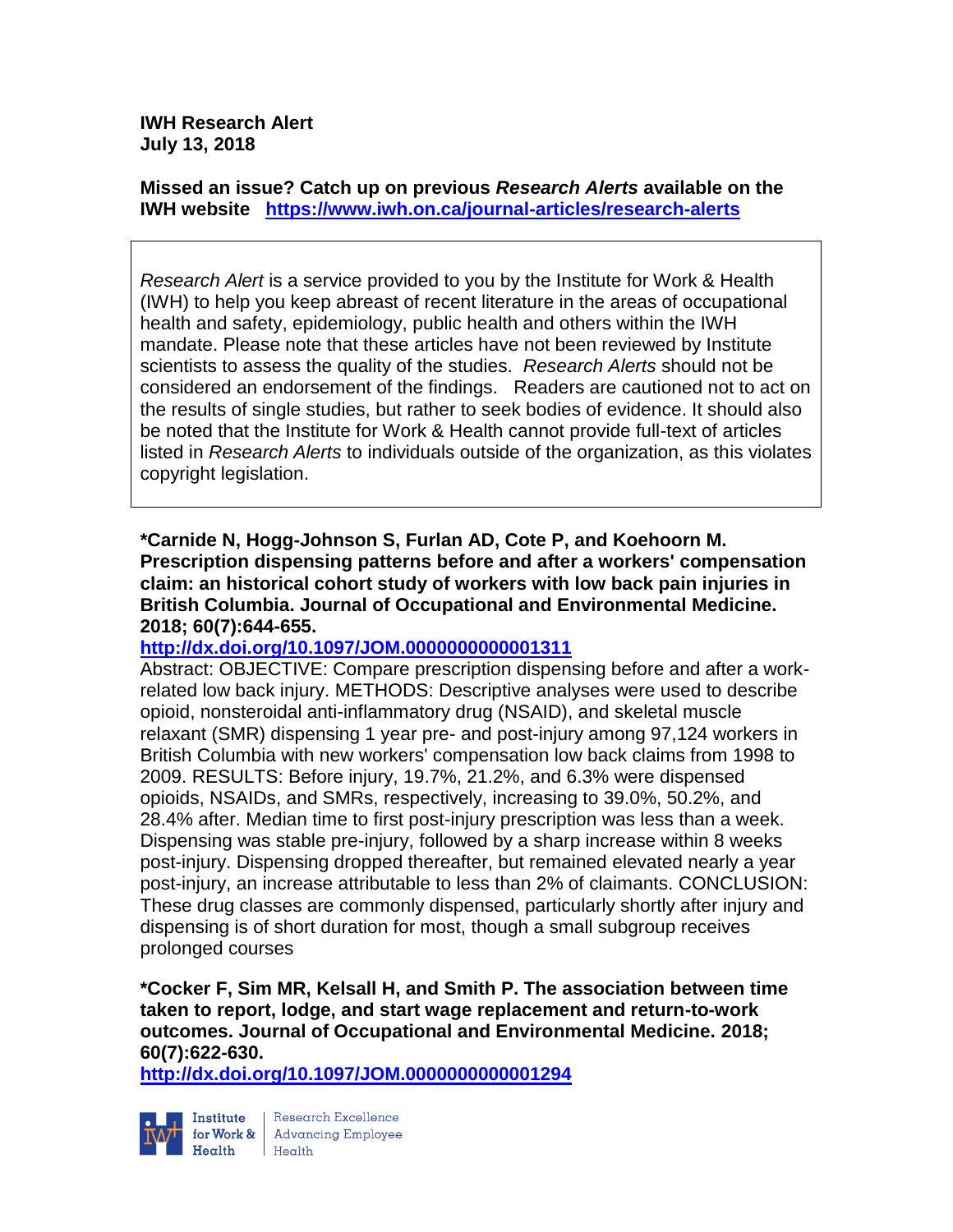Abstract: OBJECTIVE: The aim of the study was to determine if prolonged times taken to notify, file, adjudicate, and start wage replacement for workers' compensation claims are associated with poorer return-to-work (RTW) outcomes. METHODS: Using 71,607 claims lodged 2007 to 2012, logistic regression determined associations between time to claim filing, adjudication, and payment and (1) socio-demographic/economic, occupational, and injury-related factors; and (2) 52 weeks of wage replacement (WR). RESULTS: Prolonged times for all processing steps were associated with increased odds of reaching 52 weeks of WR. Prolonged times in more than one step increased the odds of a long-term claim. Being female was the only variable consistently associated with each prolonged processing time. CONCLUSIONS: The predictive ability of prolonged times in claim lodgement and processing and compensation payments demonstrate that shorter claims management and adjudication times could improve RTW outcomes

# **\*Fan JK and Smith PM. Self-reported work conditions in Canada: examining changes between 2002 and 2012. Canadian Journal of Public Health. 2018; [Epub ahead of print].**

# **<http://dx.doi.org/10.17269/s41997-018-0096-8>**

Abstract: OBJECTIVES: To examine changes in self-reported work conditions over a 10-year time period in Canada, as measured using two comparable crosssectional surveys conducted in 2002 and 2012. METHODS: Population-based data were obtained from the Canadian Community Health Survey. Work conditions (psychosocial work conditions, work hours, work demands, job satisfaction) were measured using the same modules across survey cycles. Regression models provided estimates for trends in work conditions, adjusting for differences in socio-demographic and survey administration characteristics over time. RESULTS: We observed changes in self-reported work conditions across cycles, including higher levels of co-worker/supervisor support and job security; lower levels of psychological demands; and increases in shorter/regular work hours over time. These findings were consistent in both the base and adjusted models. Although skill discretion, decision authority, and job satisfaction improved over time in our base models, these findings were attenuated towards the null in adjusted models. Respondents in 2012 had a greater odds of reporting a physically demanding work environment compared to 2002. Differential time trends were observed by geographic region. CONCLUSIONS: Our study found improvements in some self-reported measures of the psychosocial work environment in Canada over time. These changes were not accounted for by socio-demographic or survey administration differences across survey cycles. Despite these overall trends, absolute levels of some work conditions have not changed. Given the relevance of work conditions as a determinant of health, a continued focus on improving all aspects of the work environment should remain a public health priority to improve the health of working-aged Canadians



| Research Excellence for Work & | Advancing Employee  $H_{\text{eath}}$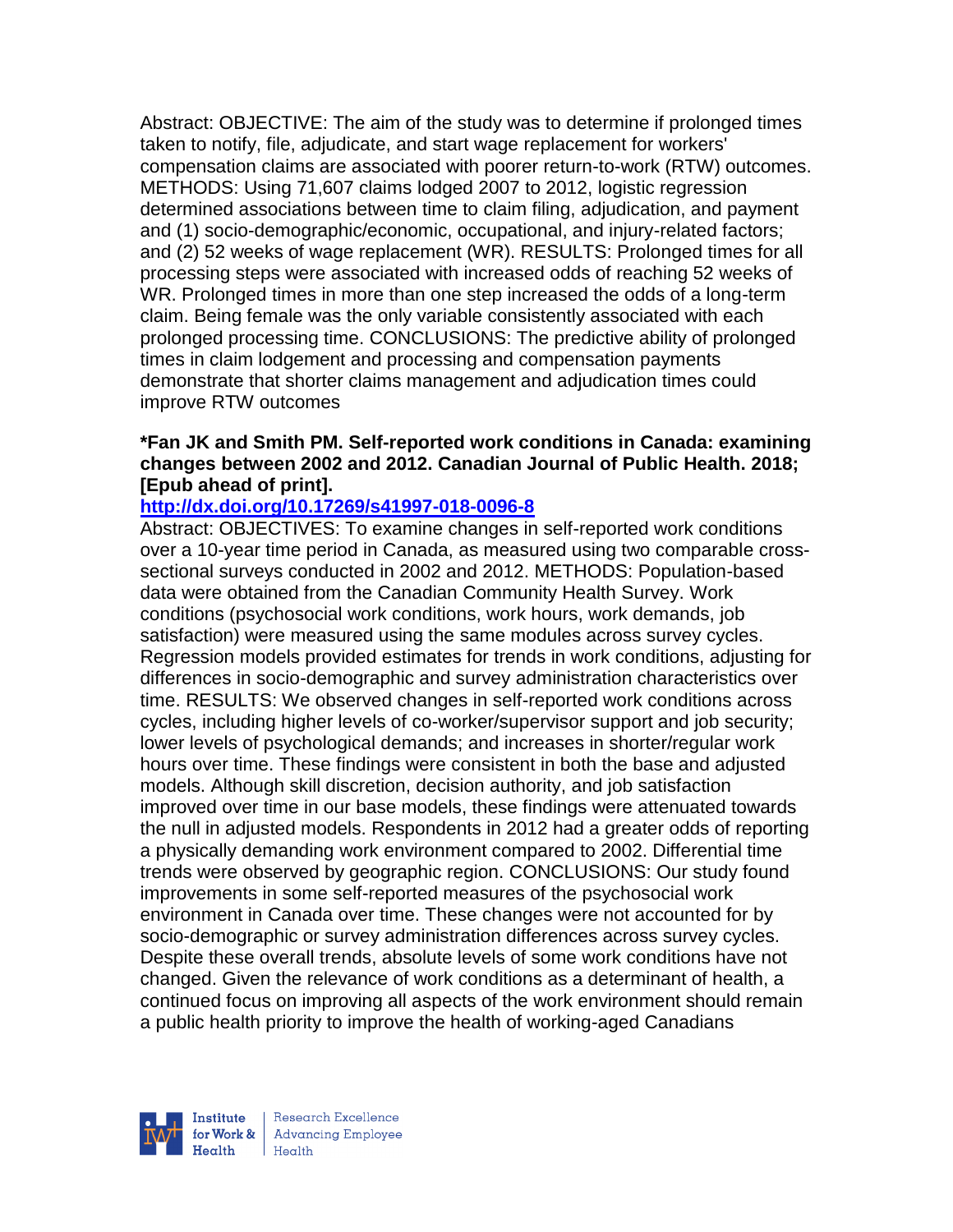**Bjork L, Glise K, Pousette A, Bertilsson M, and Holmgren K. Involving the employer to enhance return to work among patients with stress-related mental disorders: study protocol of a cluster randomized controlled trial in Swedish primary health care. BMC Public Health. 2018; 18(1):838. <http://dx.doi.org/10.1186/s12889-018-5714-0>[open access]** Abstract: BACKGROUND: Work-related stress has become a major challenge for social security and health care systems, employers and employees across Europe. In Sweden, sickness absence particularly due to stress-related disorders has increased excessively in recent years, and the issue of how to improve sustainable return to work in affected employees is high up on the political agenda. The literature on interventions for return to work in patients with common mental disorders is still inconclusive. This randomized controlled trial (RCT) aims to contribute with knowledge about how physicians and rehabilitation coordinators in primary health care can involve the employer in the rehabilitation of patients with stress-related disorders. The objective is to evaluate whether the early involvement of the patient's employer can reduce the time for return to work compared to treatment as usual. A process study will complete the RCT with information about what prerequisites primary health caregivers need to succeed with this endeavor. METHODS: Twenty-two primary care centers were randomized to either intervention or control group. At the intervention centers, physicians and rehabilitation coordinators underwent training, providing them with both knowledge and practical tools to involve the employer in rehabilitation. At the patient level, employed patients with an ICD-10 F43 diagnosis were eligible for participation (n=132). Difference in proportion of patients on full- or part-time sick leave at three, six and 12 months after inclusion will be investigated. Register data, logbooks and interviews with coordinators and physicians at both intervention and control centers will be used for process evaluation. DISCUSSION: Although the issue of how to tackle work-related stress can be recognized all across Europe, Sweden face an urgent need to curb the disproportional increase of stress-related disorders in the sick-leave statistics. Since physicians are limited by time constraints, the rehabilitation coordinator may be a helpful resource to take this contact. The current study will contribute to knowledge about how this collaboration can be organized to facilitate employer involvement and reduce time to return to work among patients suffering from work related stress. TRIAL REGISTRATION: Registered on 1 November 2016, ClinicalTrials.gov, NCT03022760

**Blas AJT, Beltran KMB, Martinez PGV, and Yao DPG. Enabling work: occupational therapy interventions for persons with occupational injuries and diseases: a scoping review. Journal of Occupational Rehabilitation. 2018; 28(2):201-214.** 

#### **<http://dx.doi.org/10.1007/s10926-017-9732-z>**

Abstract: Purpose This review aims to map the scope of published research on occupational therapy (OT) interventions and pertinent work and work-related outcomes for persons with occupational injuries and diseases. Methods The



Research Excellence for Work & Advancing Employee<br>Health Health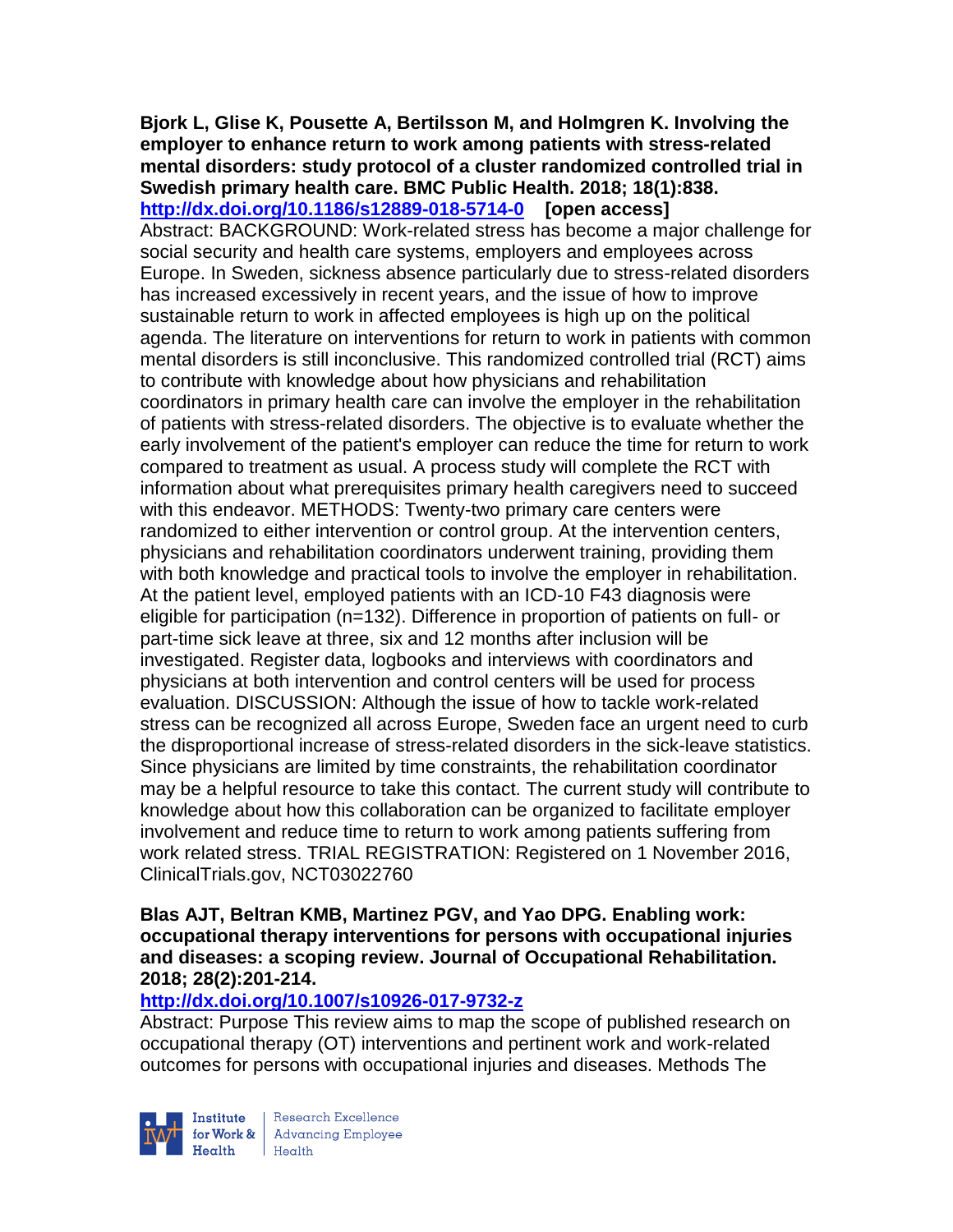scoping review adapted Arksey and O'Malley's framework. Six electronic databases were searched. Ancestral search was also done on five systematic reviews. The search was conducted from September 2015 to October 2015. Interventions and outcomes were coded using the International Classification of Functioning, Disability and Health Core Set for Vocational Rehabilitation to plot trends. Results Forty-six articles were included in the review. The top five intervention approaches included: acquiring skills (12.27%), health services, systems, and policies (10.43%), products and technology for employment (9.20%), handling stress and other psychological demands (7.98%), and apprenticeship (6.74%). The top five outcomes targeted included: remunerative employment (15.71%); sensation of pain (10.99%); emotional functions (5.76%); handling stress and other psychological demands (5.76%); economic selfsufficiency (4.71%); muscle endurance functions (4.71%); exercise tolerance functions (4.71%); undertaking multiple tasks (4.19%); acquiring, keeping, and terminating a job (4.19%); and looking after one's health (4.19%). Conclusion The trend in interventions show the use of activities and environment facilitators which are attuned to the conceptual nature of OT. Furthermore, the trend in outcomes show that there is substantial evidence that supports the use of OT to target work. This review may provide a platform for collaboration with other professionals and also help identify research directions to strengthen the evidence base for OT in work-related practice

# **Chari R, Chang CC, Sauter SL, Petrun Sayers EL, Cerully JL, Schulte P, Schill AL, and Uscher-Pines L. Expanding the paradigm of occupational safety and health: a new framework for worker well-being. Journal of Occupational and Environmental Medicine. 2018; 60(7):589-593. <http://dx.doi.org/10.1097/JOM.0000000000001330>**

Abstract: OBJECTIVE: This article describes the National Institute for Occupational Safety and Health's (NIOSH) development of a conceptual framework for worker well-being. While well-being research is growing, there is a need to translate theoretical concepts into practical models for measurement and action. METHODS: Multidisciplinary literature reviews informed development of the worker well-being framework and major domains and subdomains. An expert panel helped prioritize constructs for measurement. RESULTS: The framework includes five domains and 20 subdomains and conceptualizes worker well-being as a subjective and objective phenomenon inclusive of experiences both within and beyond work contexts. CONCLUSION: Well-being is a positive and unifying concept that captures multiple factors that contribute to workers' health and quality of life. This work lays the foundation for larger well-being measurement efforts and will provide tools for NIOSH partners to help workers flourish

# **Cocco P and Agius R. The preventable burden of work-related ill-health. Occupational Medicine. 2018; 68(5):327-331.**

#### **<http://dx.doi.org/10.1093/occmed/kqy063>**

Abstract: Background: The fraction of ill-health overall attributable to occupational



Research Excellence for Work & | Advancing Employee Health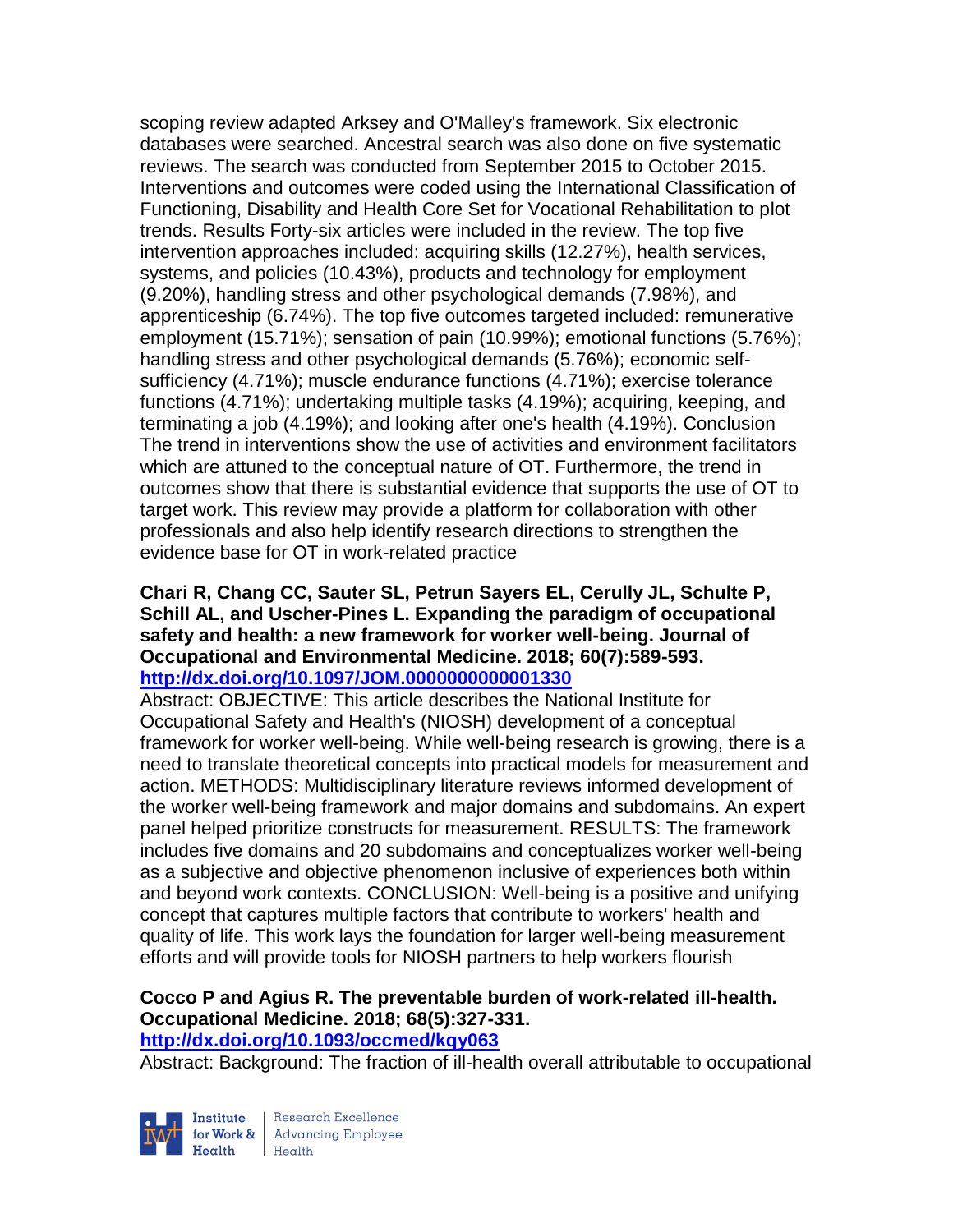conditions has not been extensively evaluated, thus contributing to the perception of a lesser relevance of education and research in occupational health in respect to other fields of medical research and practice. Aims: To assess the relevance of work-related conditions on the aetiology of human ill-health in different health domains. Methods: We extracted the risk estimates associated with heritability and with occupational risk factors for chronic lymphocytic leukaemia (CLL), major depressive disorder (MDD) and long QT syndrome (LQTS) from 13 published international reports. The selection criteria for the eligible studies were: genome-wide studies, or studies of the occupational risk factors associated with one of the three diseases of interest. We calculated and compared the respective population attributable fraction for the combined occupational risk factors, and for heritability. Results: We estimated that occupational risk factors would account for 12% (95% confidence interval (CI) 4- 19) of CLL, 11% (95% CI 7-15) of MDD and 10% (95% CI 2-13) of LQTS burden in the general population. The corresponding figures for heritability would be 16% (95% CI 11-22), 28% (95% CI 20-5) and 17% (95% CI 7-27). Conclusions: More efforts in capacity building and research in occupational health are warranted aiming to prevent ill-health and to preserve a productive life for the ageing work population

# **Dale AM, Ekenga CC, Buckner-Petty S, Merlino L, Thiese MS, Bao S, Meyers AR, et al. Incident CTS in a large pooled cohort study: associations obtained by a Job Exposure Matrix versus associations obtained from observed exposures. Occupational and Environmental Medicine. 2018; 75(7):501-506.**

**<http://dx.doi.org/10.1136/oemed-2017-104744>[open access]** Abstract: BACKGROUND: There is growing use of a job exposure matrix (JEM) to provide exposure estimates in studies of work-related musculoskeletal disorders; few studies have examined the validity of such estimates, nor did compare associations obtained with a JEM with those obtained using other exposures. OBJECTIVE: This study estimated upper extremity exposures using a JEM derived from a publicly available data set (Occupational Network, O\*NET), and compared exposure-disease associations for incident carpal tunnel syndrome (CTS) with those obtained using observed physical exposure measures in a large prospective study. METHODS: 2393 workers from several industries were followed for up to 2.8 years (5.5 person-years). Standard Occupational Classification (SOC) codes were assigned to the job at enrolment. SOC codes linked to physical exposures for forceful hand exertion and repetitive activities were extracted from O\*NET. We used multivariable Cox proportional hazards regression models to describe exposure-disease associations for incident CTS for individually observed physical exposures and JEM exposures from O\*NET. RESULTS: Both exposure methods found associations between incident CTS and exposures of force and repetition, with evidence of doseresponse. Observed associations were similar across the two methods, with somewhat wider CIs for HRs calculated using the JEM method. CONCLUSION:

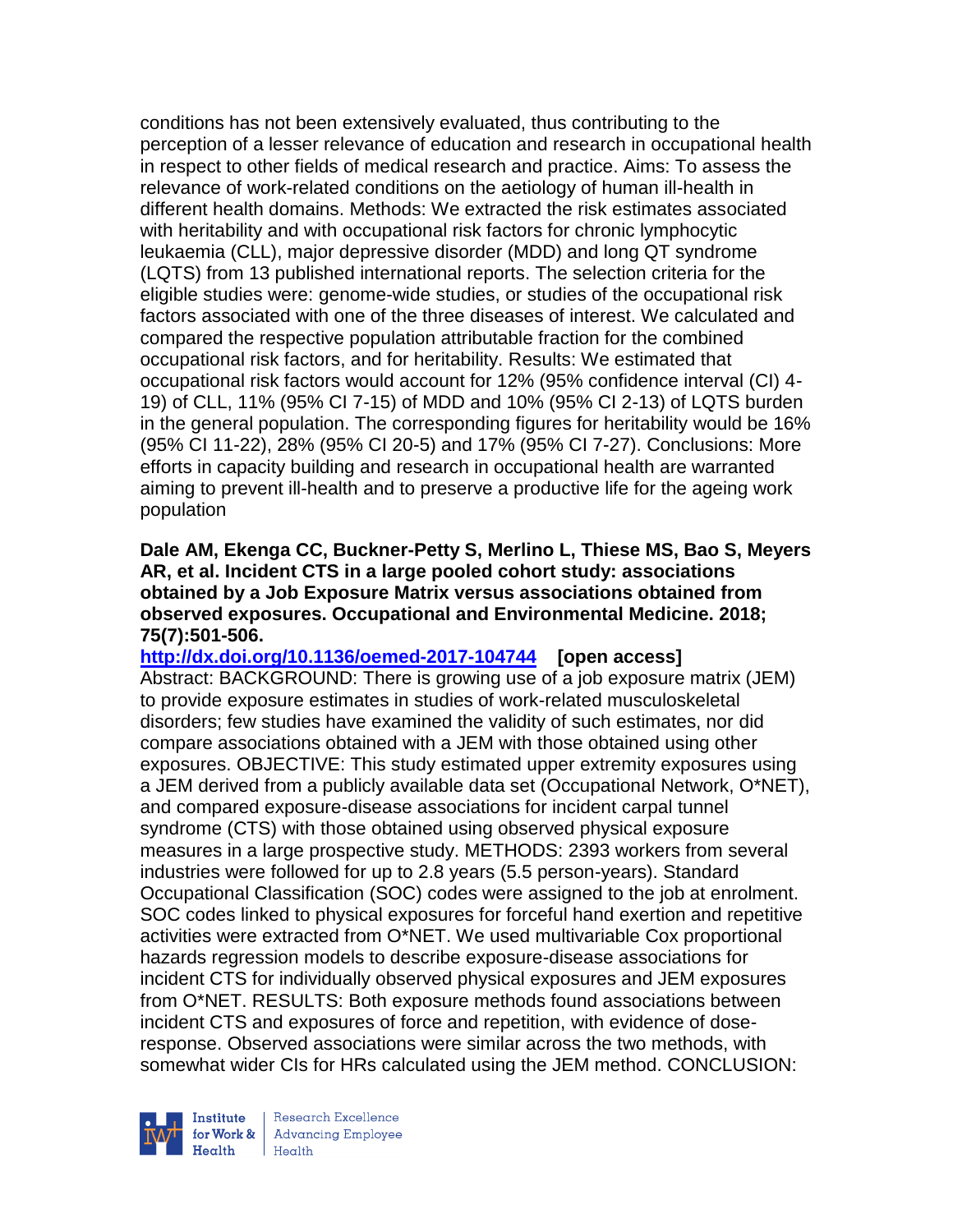Exposures estimated using a JEM provided similar exposure-disease associations for CTS when compared with associations obtained using the 'gold standard' method of individual observation. While JEMs have a number of limitations, in some studies they can provide useful exposure estimates in the absence of individual-level observed exposures

# **Dorrington S, Roberts E, Mykletun A, Hatch S, Madan I, and Hotopf M. Systematic review of fit note use for workers in the UK. Occupational and Environmental Medicine. 2018; 75(7):530-539.**

**<http://dx.doi.org/10.1136/oemed-2017-104730>[open access]** Abstract: OBJECTIVES: The fit note, introduced in England, Wales and Scotland in 2010, was designed to change radically the sickness certification process from advising individuals on their inability to work to advising them on what they could do if work could be adapted. Our review aimed to evaluate the following: (1) Is the 'maybe fit' for work option being selected for patients? (2) Are work solutions being recommended? (3) Has the fit note increased return to work? (4) Has the fit note reduced the length of sickness absence? We considered the way in which outcomes vary according to patient demographics including type of health problem. METHODS: Studies were identified by a systematic search. We included all studies of any design conducted in the UK with working age adults, aged 16 or over, from 1 April 2010 to 1 Nov 2017. Risk of bias was assessed using a modified Newcastle-Ottawa Scale. RESULTS: Thirteen papers representing seven studies met inclusion criteria. In the largest study, 'maybe fit' for work was recommended in 6.5% of fit notes delivered by general practitioners (GP; n=361 801) between April 2016 and March 2017. 'Maybe fit' recommendations were made in 8.5%-10% of fit notes received by primary care patients in employment, and in 10%-32% of patients seen by GPs trained in the Diploma in Occupational Medicine. 'Maybe fit' was recommended more for women, those with higher socioeconomic status, and for physical, as opposed to psychiatric disorders. The majority of fit notes with the 'maybe fit' option selected included work solutions. There was inconclusive evidence to suggest that the introduction of the fit note has reduced sickness absence among patients in employment. CONCLUSIONS: Fit notes represent a major shift in public policy. Our review suggests that they have been incompletely researched and not implemented as intended

**Jensen JH, Flachs EM, Skakon J, Rod NH, and Bonde JP. Dual impact of organisational change on subsequent exit from work unit and sickness absence: a longitudinal study among public healthcare employees. Occupational and Environmental Medicine. 2018; 75(7):479-485. <http://dx.doi.org/10.1136/oemed-2017-104865>[open access]** Abstract: OBJECTIVES: We investigated work-unit exit, total and long-term sickness absence following organisational change among public healthcare employees. METHODS: The study population comprised employees from the Capital Region of Denmark (n=14 388). Data on reorganisation at the work-unit



Research Excellence **Institute** Research Excellence<br> **For Work &**<br>
Morth Harlth Harlth  $H_{\text{eath}}$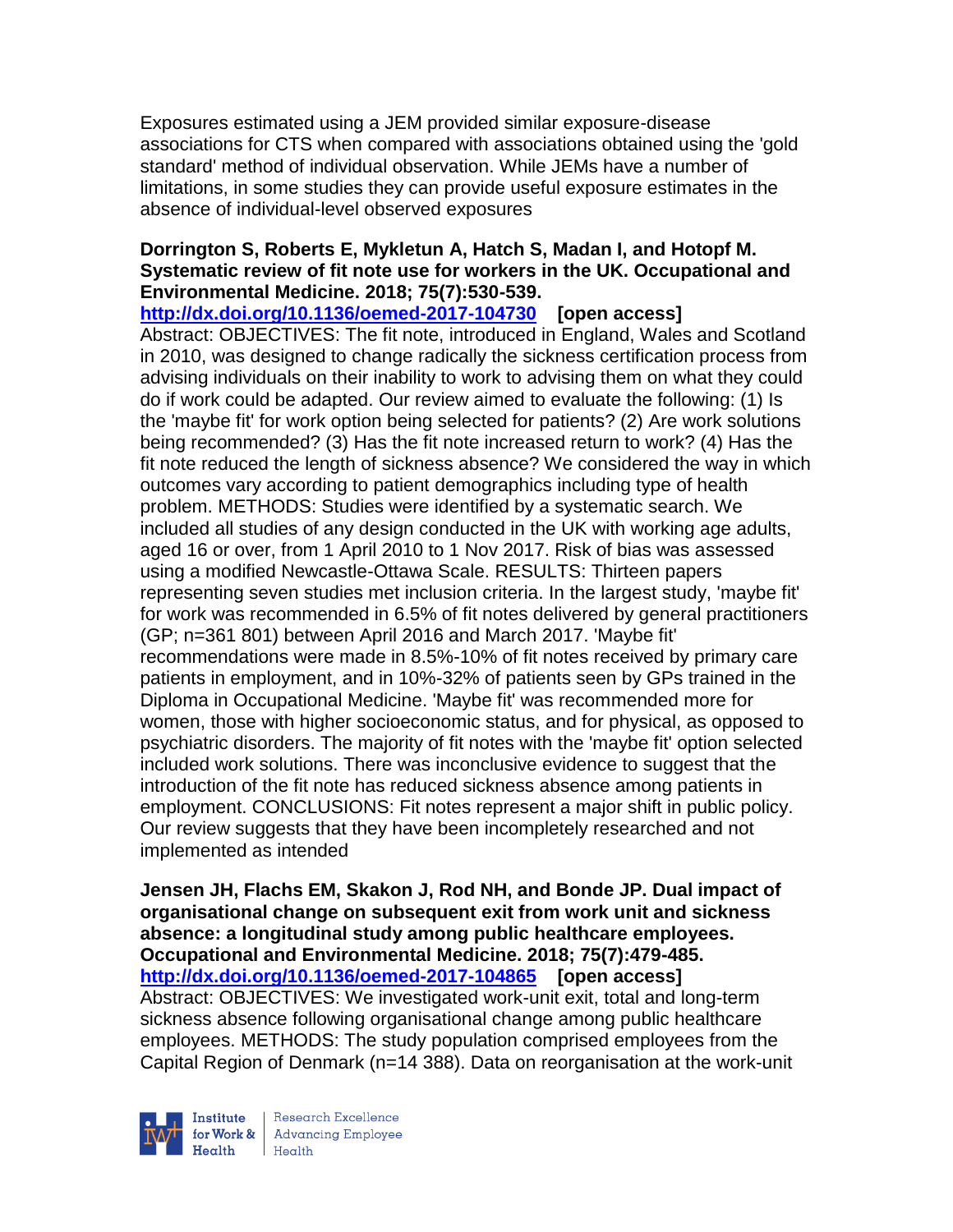level (merger, demerger, relocation, change of management, employee layoff or budget cut) between July and December 2013 were obtained via surveys distributed to the managers of each work unit. Individual-level data on work-unit exit, total and long-term sickness absence (>/=29 days) in 2014 were obtained from company registries. For exposure to any, each type or number of reorganisations (1, 2 or >/=3), the HRs and 95% CIs for subsequent work-unit exit were estimated by Cox regression, and the risk for total and long-term sickness absence were estimated by zero-inflated Poisson regression. RESULTS: Reorganisation was associated with subsequent work-unit exit (HR 1.10, 95% CI 1.01 to 1.19) in the year after reorganisation. This association was specifically important for exposure to >/=3 types of changes (HR 1.52, 95% CI 1.30 to 1.79), merger (HR 1.29, 95% CI 1.12 to 1.49), demerger (HR 1.41, 95% CI 1.16 to 1.71) or change of management (HR 1.24, 95% CI 1.11 to 1.38). Among the employees remaining in the work unit, reorganisation was also associated with more events of long-term sickness absence (OR 1.15, 95% CI 1.00 to 1.33), which was particularly important for merger (OR 1.31, 95% CI 1.00 to 1.72) and employee layoff (OR 1.31, 95% CI 1.08 to 1.59). CONCLUSIONS: Specific types of reorganisation seem to have a dual impact on subsequent workunit exit and sickness absence in the year after change

# **Lewis CC, Mettert KD, Dorsey CN, Martinez RG, Weiner BJ, Nolen E, Stanick C, Halko H, and Powell BJ. An updated protocol for a systematic review of implementation-related measures. Systematic Reviews. 2018; 7(1):66.**

**<http://dx.doi.org/10.1186/s13643-018-0728-3>[open access]** Abstract: BACKGROUND: Implementation science is the study of strategies used to integrate evidence-based practices into real-world settings (Eccles and Mittman, Implement Sci. 1(1):1, 2006). Central to the identification of replicable, feasible, and effective implementation strategies is the ability to assess the impact of contextual constructs and intervention characteristics that may influence implementation, but several measurement issues make this work quite difficult. For instance, it is unclear which constructs have no measures and which measures have any evidence of psychometric properties like reliability and validity. As part of a larger set of studies to advance implementation science measurement (Lewis et al., Implement Sci. 10:102, 2015), we will complete systematic reviews of measures that map onto the Consolidated Framework for Implementation Research (Damschroder et al., Implement Sci. 4:50, 2009) and the Implementation Outcomes Framework (Proctor et al., Adm Policy Ment Health. 38(2):65-76, 2011), the protocol for which is described in this manuscript. METHODS: Our primary databases will be PubMed and Embase. Our search strings will be comprised of five levels: (1) the outcome or construct term; (2) terms for measure; (3) terms for evidence-based practice; (4) terms for implementation; and (5) terms for mental health. Two trained research specialists will independently review all titles and abstracts followed by full-text review for inclusion. The research specialists will then conduct measure-forward searches



Research Excellence **Advancing Employee**  $H_{\text{each}}$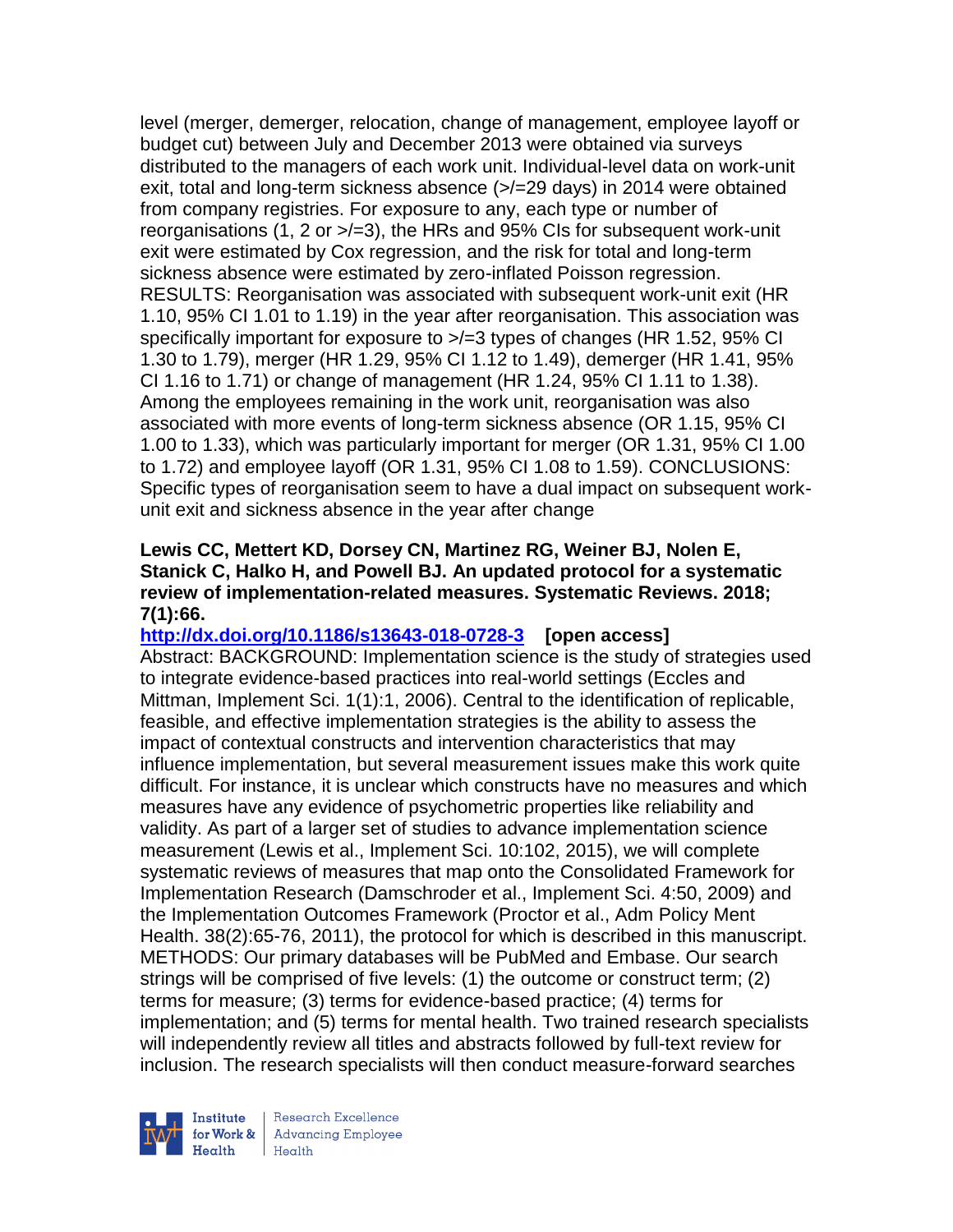using the "cited by" function to identify all published empirical studies using each measure. The measure and associated publications will be compiled in a packet for data extraction. Data relevant to our Psychometric and Pragmatic Evidence Rating Scale (PAPERS) will be independently extracted and then rated using a worst score counts methodology reflecting "poor" to "excellent" evidence. DISCUSSION: We will build a centralized, accessible, searchable repository through which researchers, practitioners, and other stakeholders can identify psychometrically and pragmatically strong measures of implementation contexts, processes, and outcomes. By facilitating the employment of psychometrically and pragmatically strong measures identified through this systematic review, the repository would enhance the cumulativeness, reproducibility, and applicability of research findings in the rapidly growing field of implementation science

# **Mackenzie K, Such E, Norman P, and Goyder E. The development, implementation and evaluation of interventions to reduce workplace sitting: a qualitative systematic review and evidence-based operational framework. BMC Public Health. 2018; 18(1):833.**

**<http://dx.doi.org/10.1186/s12889-018-5768-z>[open access]** Abstract: BACKGROUND: Prolonged sitting is associated with increased risks of cardiovascular disease, Type 2 diabetes, some cancers, musculoskeletal disorders and premature mortality. Workplaces contribute to a large proportion of daily sitting time, particularly among office-based workers. Interventions to reduce workplace sitting therefore represent important public health initiatives. Previous systematic reviews suggest such interventions can be effective but have reported wide variations. Further, there is uncertainty as to whether effectiveness in controlled trials can be replicated when implemented outside the research setting. The aims of this review are to identify factors important for the implementation of workplace sitting interventions and to translate these findings into a useful operational framework to support the future implementation of such interventions. METHODS: A qualitative systematic review was conducted. Four health and social science databases were searched for studies set in the workplace, with office-based employees and with the primary aim of reducing workplace sitting. Extracted data were primarily from author descriptions of interventions and their implementation. Inductive thematic analysis and synthesis was undertaken. RESULTS: Forty studies met the inclusion criteria. Nine descriptive themes were identified from which emerged three higher-order analytical themes, which related to the development, implementation and evaluation of workplace sitting interventions. Key findings included: the importance of grounding interventions in theory; utilising participative approaches during intervention development and implementation; and conducting comprehensive process and outcome evaluations. There was a general underreporting of information relating to the context within which workplace sitting interventions were implemented, such as details of local organisation processes and structures, as well as the wider political and economic landscape, which if present would aid the translation of knowledge into "real-world" settings.



Research Excellence for Work & | Advancing Employee  $H_{\text{eath}}$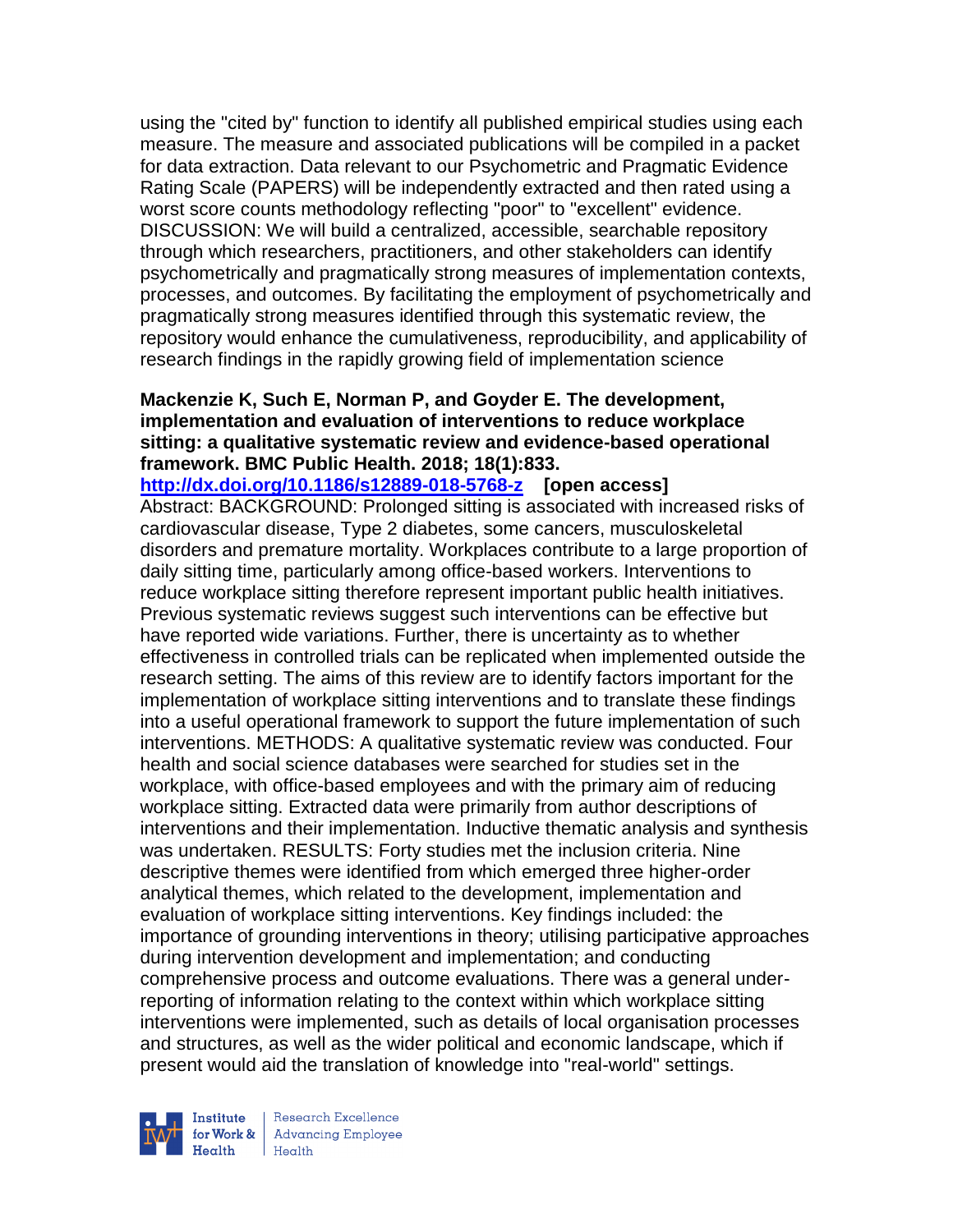CONCLUSIONS: These findings provided the basis for an operational framework, which is a representation of all nine descriptive themes and three higher-order analytical themes, to support workplace sitting intervention development, implementation and evaluation. Once tested and refined, this framework has the potential to be incorporated into a practical toolkit, which could be used by a range of organisations to develop, implement and evaluate their own interventions to reduce workplace sitting time amongst staff

**Magnusson Hanson LL, Westerlund H, Chungkham HS, Vahtera J, Rod NH, Alexanderson K, Goldberg M, Kivimaki M, Stenholm S, Platts LG, Zins M, and Head J. Job strain and loss of healthy life years between ages 50 and 75 by sex and occupational position: analyses of 64 934 individuals from four prospective cohort studies. Occupational and Environmental Medicine. 2018; 75(7):486-493.** 

**<http://dx.doi.org/10.1136/oemed-2017-104644>[open access]** Abstract: OBJECTIVES: Poor psychosocial working conditions increase the likelihood of various types of morbidity and may substantially limit quality of life and possibilities to remain in paid work. To date, however, no studies to our knowledge have quantified the extent to which poor psychosocial working conditions reduce healthy or chronic disease-free life expectancy, which was the focus of this study. METHODS: Data were derived from four cohorts with repeat data: the Finnish Public Sector Study (Finland), GAZEL (France), the Swedish Longitudinal Occupational Survey of Health (Sweden) and Whitehall II (UK). Healthy (in good self-rated health) life expectancy (HLE) and chronic diseasefree (free from cardiovascular disease, cancer, respiratory disease and diabetes) life expectancy (CDFLE) was calculated from age 50 to 75 based on 64 394 individuals with data on job strain (high demands in combination with low control) at baseline and health at baseline and follow-up. RESULTS: Multistate life table models showed that job strain was consistently related to shorter HLE (overall 1.7 years difference). The difference in HLE was more pronounced among men (2.0 years compared with 1.5 years for women) and participants in lower occupational positions (2.5 years among low-grade men compared with 1.7 years among high-grade men). Similar differences in HLE, although smaller, were observed among those in intermediate or high occupational positions. Job strain was additionally associated with shorter CDFLE, although this association was weaker and somewhat inconsistent. CONCLUSIONS: These findings suggest that individuals with job strain have a shorter health expectancy compared with those without job strain

### **Ostby KA, Mykletun A, and Nilsen W. Explaining the gender gap in sickness absence. Occupational Medicine. 2018; 68(5):320-326. <http://dx.doi.org/10.1093/occmed/kqy062>**

Abstract: Background: In many western countries, women have a much higher rate of sickness absence than men. To what degree the gender differences in sickness absence are caused by gender differences in health is largely unknown.



Research Excellence for Work & | Advancing Employee  $Heath$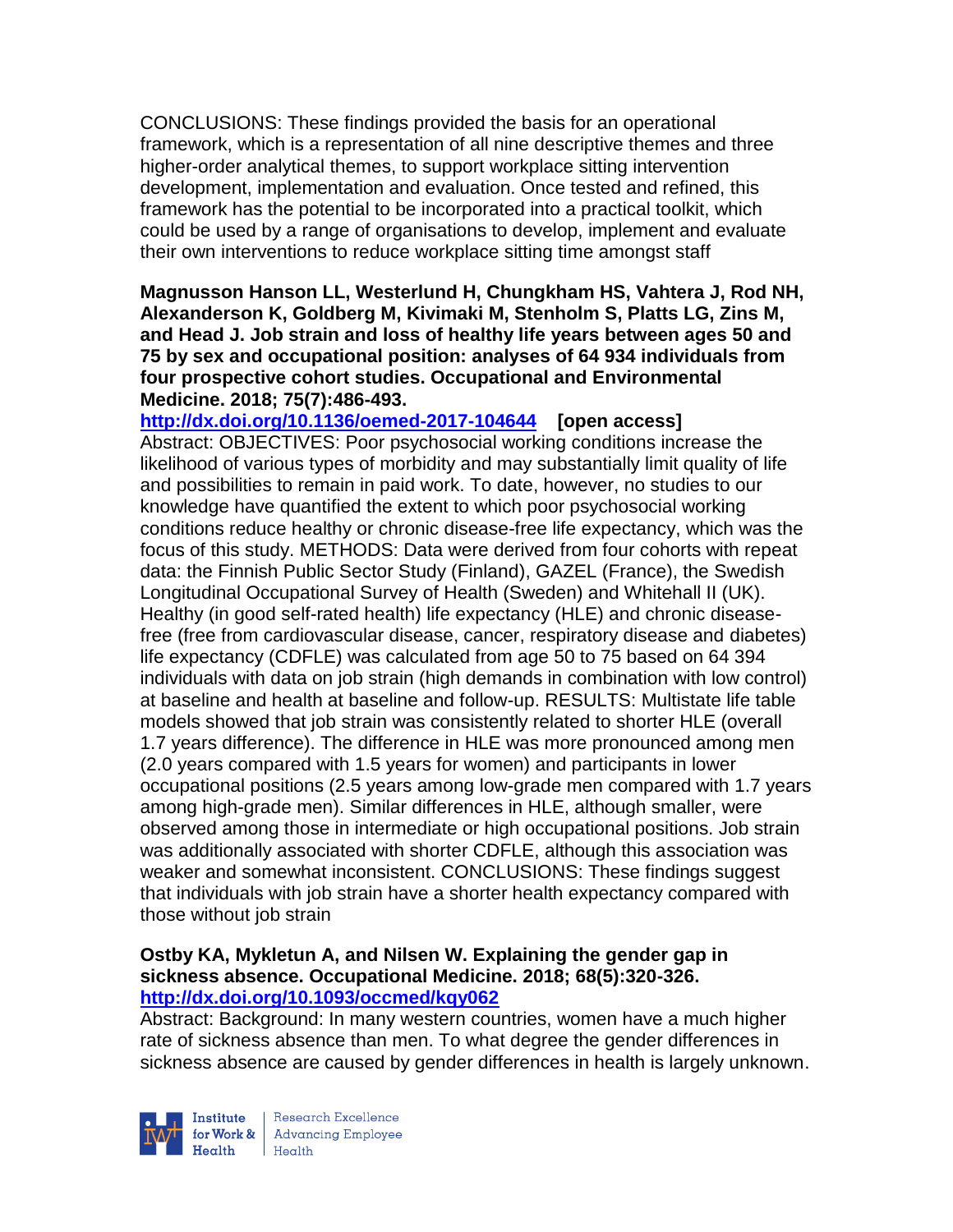Aims: To assess to what degree the gender gap in sickness absence can be explained by health factors and work- and family-related stressors. Methods: Norwegian parents participating in the Tracking Opportunities and Problems (TOPP) study were asked about sickness absence and a range of factors possibly contributing to gender differences in sickness absence, including somatic and mental health, sleep problems, job control/demands, work-home conflicts, parent-child conflicts and stressful life events. Using a cross-sectional design, we did linear regression analyses, to assess the relative contribution from health and stressors. Results: There were 557 study participants. Adjusting for health factors reduced the gender difference in sickness absence by 24%, while adjusting for stressors in the family and at work reduced the difference by 22%. A simultaneous adjustment for health factors and stressors reduced the difference in sickness absence by about 28%. Conclusions: Despite adjusting for a large number of factors, including both previously well-studied factors (e.g. health, job control/demands) and lesser-studied factors (parent-child conflict and sexual assault), this study found that most of the gender gap in sickness absence remains unexplained. Gender differences in health and stressors account for only part of the differences in sickness absence. Other factors must, therefore, exist outside the domains of health, work and family stressors

# **Park JS, Moore JE, Sayal R, Holmes BJ, Scarrow G, Graham ID, Jeffs L, Timmings C, Rashid S, Johnson AM, and Straus SE. Evaluation of the "Foundations in Knowledge Translation" training initiative: preparing end users to practice KT. Implementation Science. 2018; 13(1):63. <http://dx.doi.org/10.1186/s13012-018-0755-4>[open access]**

Abstract: BACKGROUND: Current knowledge translation (KT) training initiatives are primarily focused on preparing researchers to conduct KT research rather than on teaching KT practice to end users. Furthermore, training initiatives that focus on KT practice have not been rigorously evaluated and have focused on assessing short-term outcomes and participant satisfaction only. Thus, there is a need for longitudinal training evaluations that assess the sustainability of training outcomes and contextual factors that may influence outcomes. METHODS: We evaluated the KT training initiative "Foundations in KT" using a mixed-methods longitudinal design. "Foundations in KT" provided training in KT practice and included three tailored in-person workshops, coaching, and an online platform for training materials and knowledge exchange. Two cohorts were included in the study (62 participants, including 46 "Foundations in KT" participants from 16 project teams and 16 decision-maker partners). Participants completed selfreport questionnaires, focus groups, and interviews at baseline and at 6, 12, 18, and 24 months after the first workshop. RESULTS: Participant-level outcomes include survey results which indicated that participants' self-efficacy in evidencebased practice  $(F(1,8.9) = 23.7, p = 0.001, n = 45)$ , KT activities  $(F(1,23.9) =$ 43.2,  $p < 0.001$ ,  $n = 45$ ), and using evidence to inform practice increased over time  $(F(1, 11.0) = 6.0, p = 0.03, n = 45)$ . Interviews and focus groups illustrated that participants' understanding of and confidence in using KT increased from



Research Excellence **Advancing Employee** Health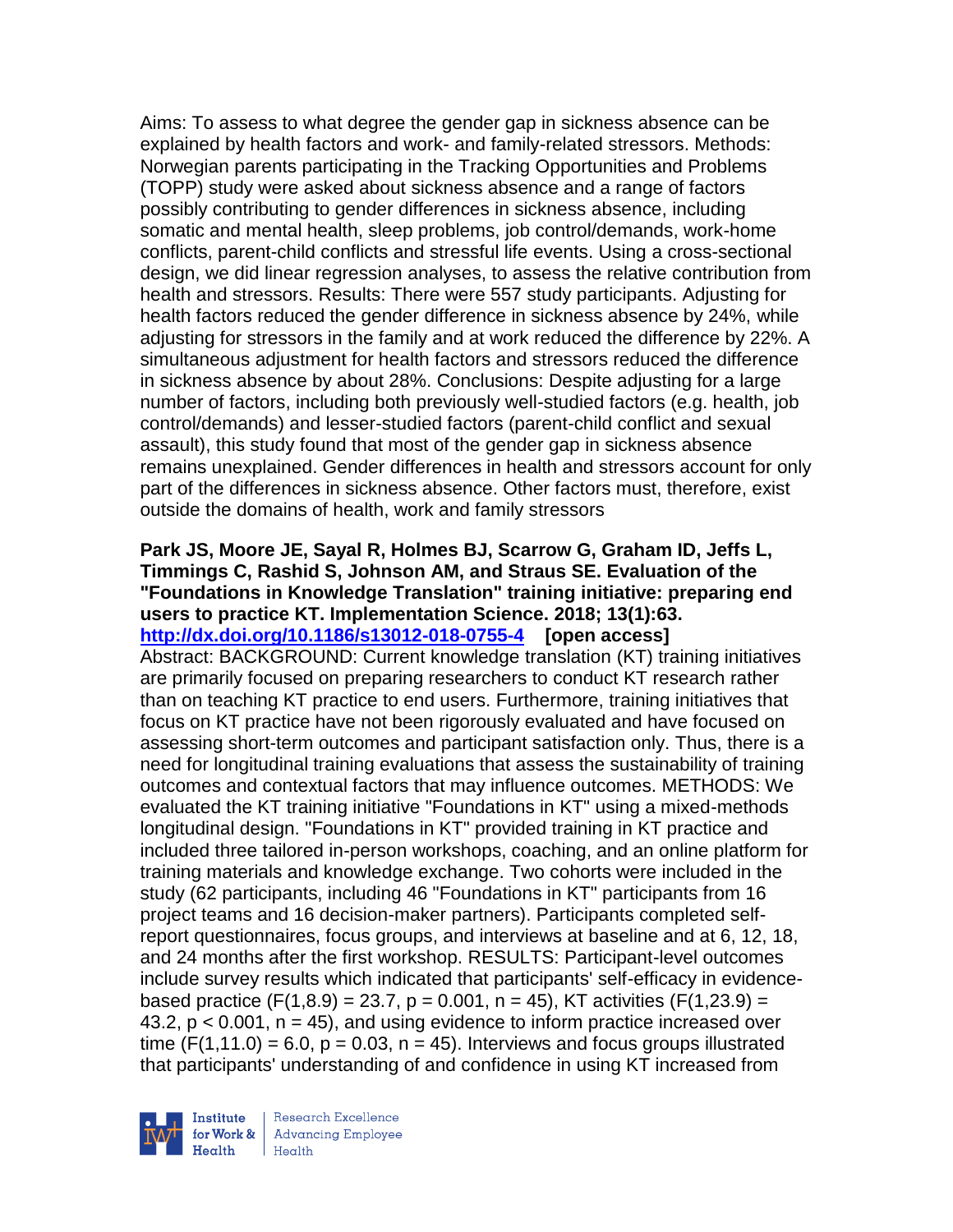baseline to 24 months after the workshop. Interviews and focus groups suggested that the training initiative helped participants achieve their KT project objectives, plan their projects, and solve problems over time. Contextual factors include teams with high self-reported organizational capacity and commitment to implement at the start of their project had buy-in from upper management that resulted in secured funding and resources for their project. Training initiative outcomes include participants who applied the KT knowledge and skills they learned to other projects by sharing their knowledge informally with coworkers. Sustained spread of KT practice was observed with five teams at 24 months. CONCLUSIONS: We completed a longitudinal evaluation of a KT training initiative. Positive participant outcomes were sustained until 24 months after the initial workshop. Given the emphasis on implementing evidence and the need to train implementers, these findings are promising for future KT training

# **Pedersen P, Nielsen CV, Jensen OK, Jensen C, and Labriola M. Employment status five years after a randomised controlled trial comparing multidisciplinary and brief intervention in employees on sick leave due to low back pain. Scandinavian Journal of Public Health. 2018; 46(3):383-388. <http://dx.doi.org/10.1177/1403494817722290>**

Abstract: AIMS: To evaluate differences in employment status, during a five-year follow-up period in patients on sick leave due to low back pain who had participated in a trial comparing a brief and a multidisciplinary intervention. METHODS: From 2004 to 2008, 535 patients were referred to the Spine Centre at the Regional Hospital in Silkeborg if they had been on sick leave for 3-16 weeks due to low back pain. All patients underwent a clinical examination by a rehabilitation physician and a physiotherapist, and were randomised to either the brief intervention or the multidisciplinary intervention. The outcome was employment status from randomisation to five years of follow-up and was measured by the mean number of weeks in four different groups of employment status (sequence analysis) and a fraction of the number of weeks working (work participation score) that were accumulated over the years. RESULTS: A total of 231 patients were randomised to the brief intervention and 233 patients to the multidisciplinary intervention. No statistically significant differences in the mean weeks spent within the different employment statuses were found between the two intervention groups. After five years of follow-up, participants in the multidisciplinary intervention had a 19% higher risk of not having a work participation score above 75% compared to participants in the brief intervention. CONCLUSIONS: After five years of follow-up no differences in employment status were found between participants in the brief and the multidisciplinary intervention

**Rantonen J, Karppinen J, Vehtari A, Luoto S, Viikari-Juntura E, Hupli M, Malmivaara A, and Taimela S. Effectiveness of three interventions for secondary prevention of low back pain in the occupational health setting: a randomised controlled trial with a natural course control. BMC Public**